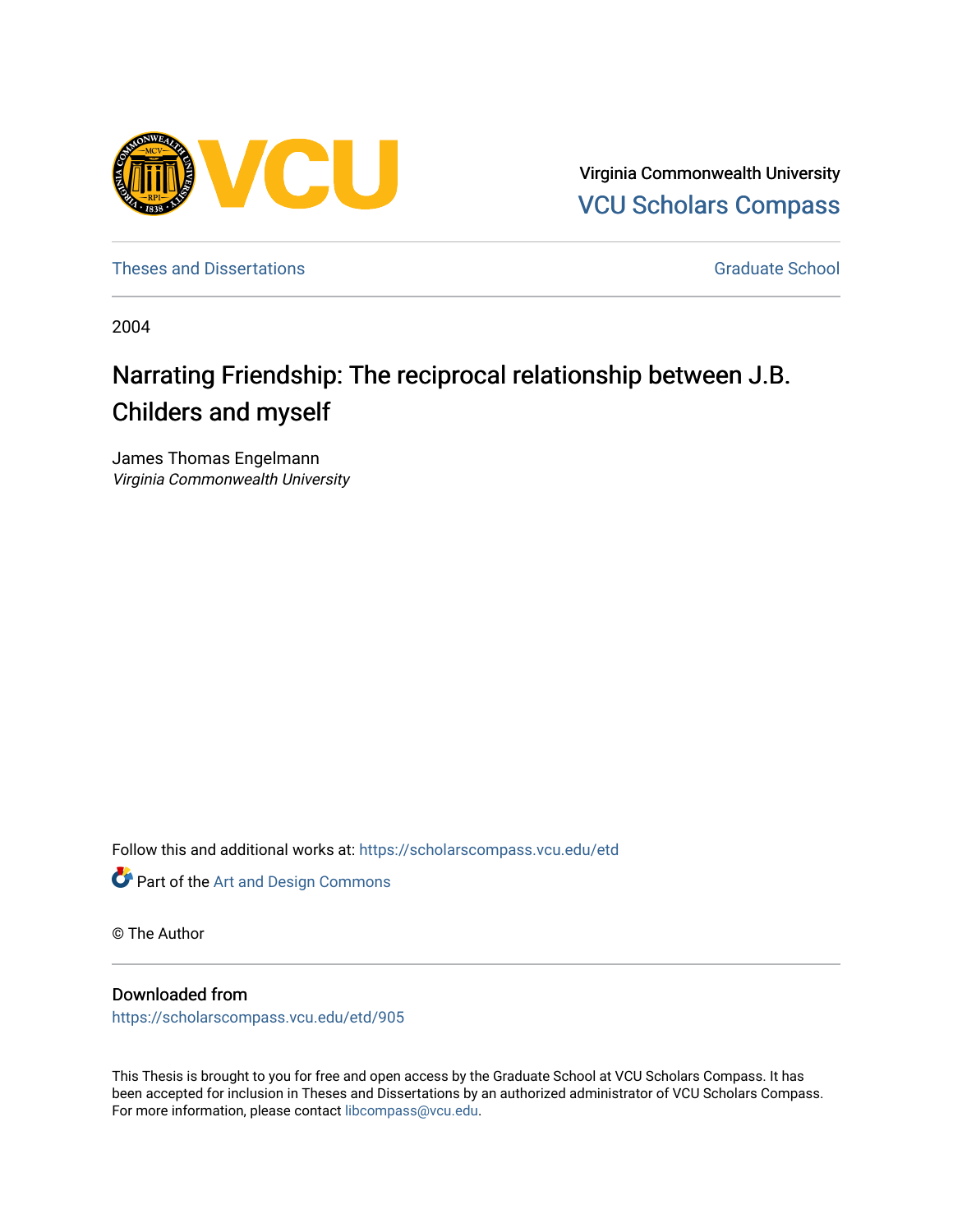### School of the Arts Virginia Commonwealth University

This is to certify that the thesis prepared by James Engelmann entitled NARRATING FRIENDSHIP has been approved by his or her committee as satisfactory completion of the thesis or dissertation requirement for the degree of Master of Fine Art.

Peter Baldes, Virginia Commonwealth University

Ruth Bolduan, Virginia Commonwealth University

Morris Yarowsky, Virginia Commonwealth University

Mark Harris, Virginia Commonwealth University

Gerald Donato, Virginia Commonwealth University

Richard Roth, Chair, Painting and Printmaking Department, Virginia Commonwealth University

Richard Toscan, Dean, School of the Arts, Virginia Commonwealth University

Dr. F. Douglas Boudinot, Dean of the School of Graduate Studies

May 25, 2004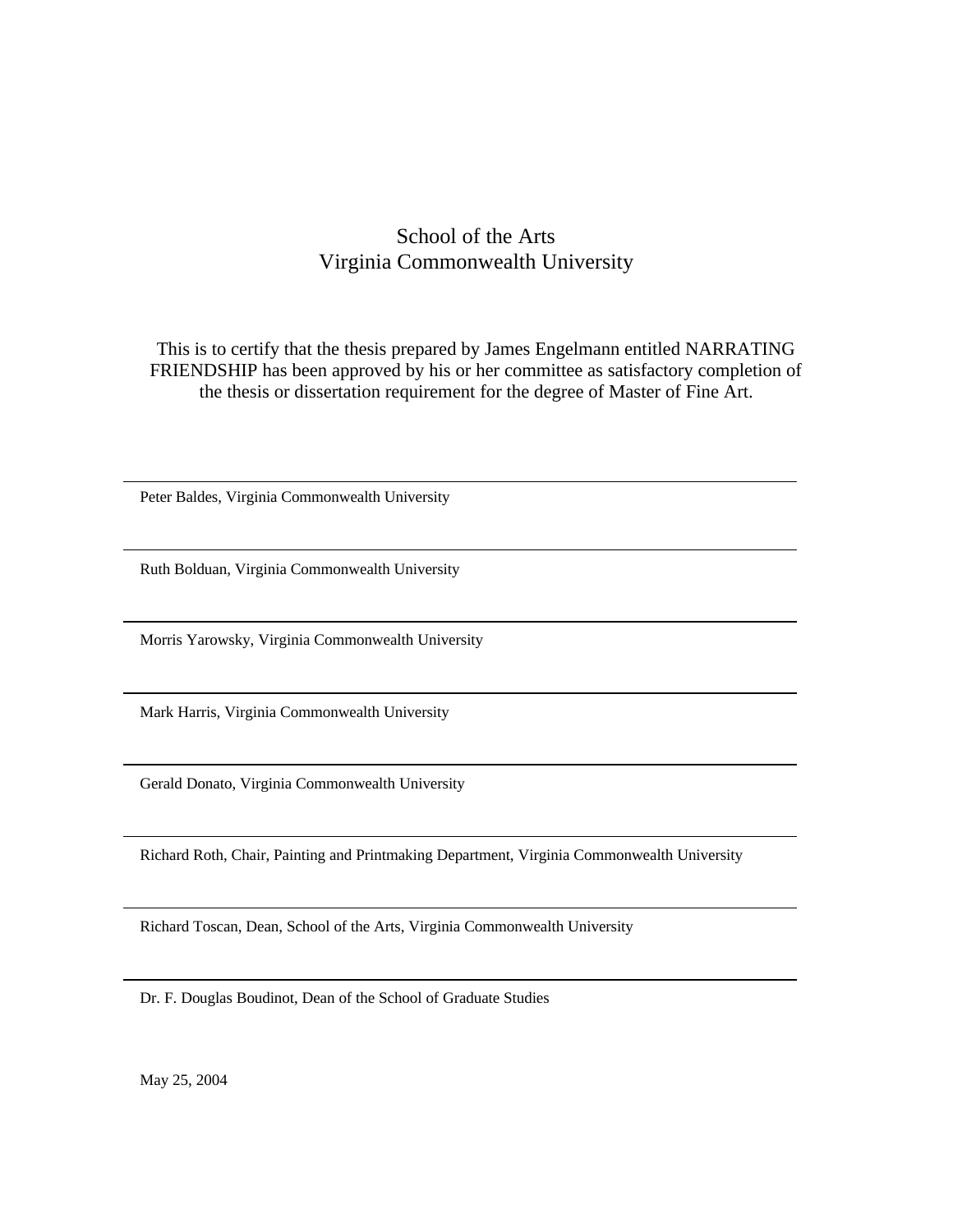© James Engelmann 2004

All Rights Reserved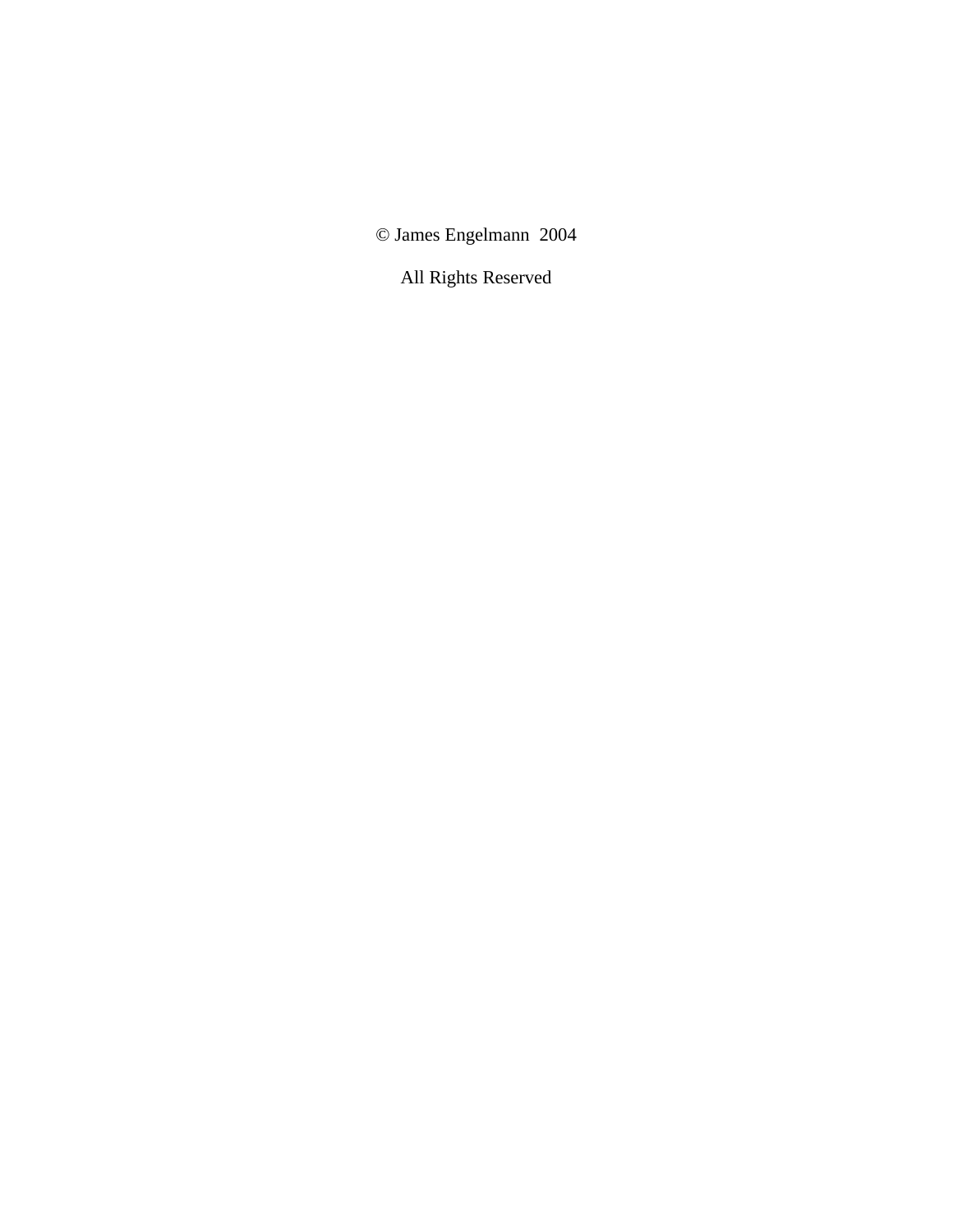### NARRATING FRIENDSHIP: THE RECIPROCAL RELATIONSHIP BETWEEN J.B. CHILDERS AND MYSELF

A Thesis submitted in partial fulfillment of the requirements for the degree of Master of Fine Art at Virginia Commonwealth University.

by

JAMES ENGELMANN Bachelor of Fine Art, Kent State University, 2000 Master of Fine Art, Virginia Commonwealth University, 2004

### Director: PETER BALDES PROFESSOR OF PAINTING, DEPARTMENT OF PAINTING AND PRINTMAKING

Virginia Commonwealth University Richmond, Virginia May 2004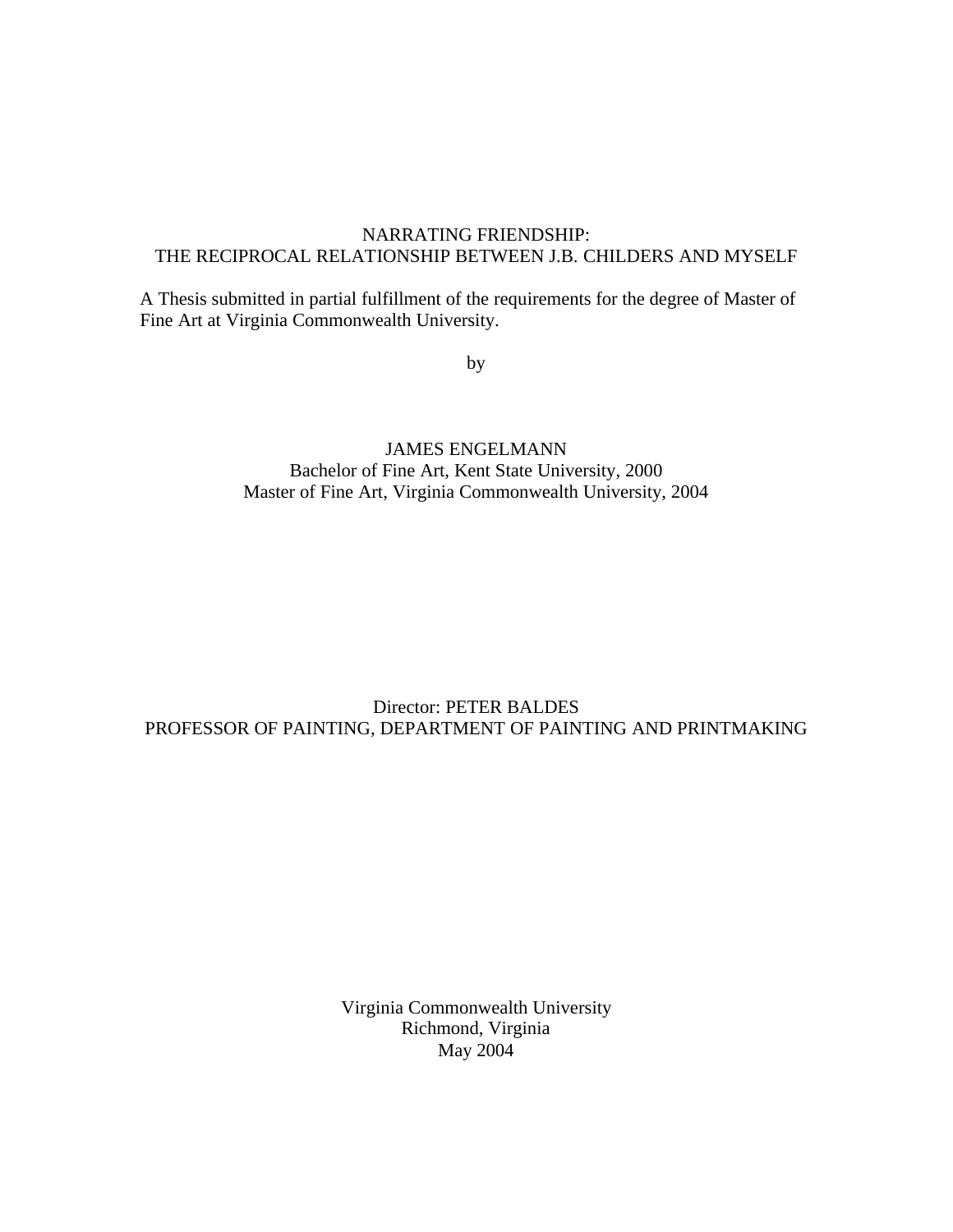# **Table of Contents**

### Page

## Chapter  $\mathbf{1}$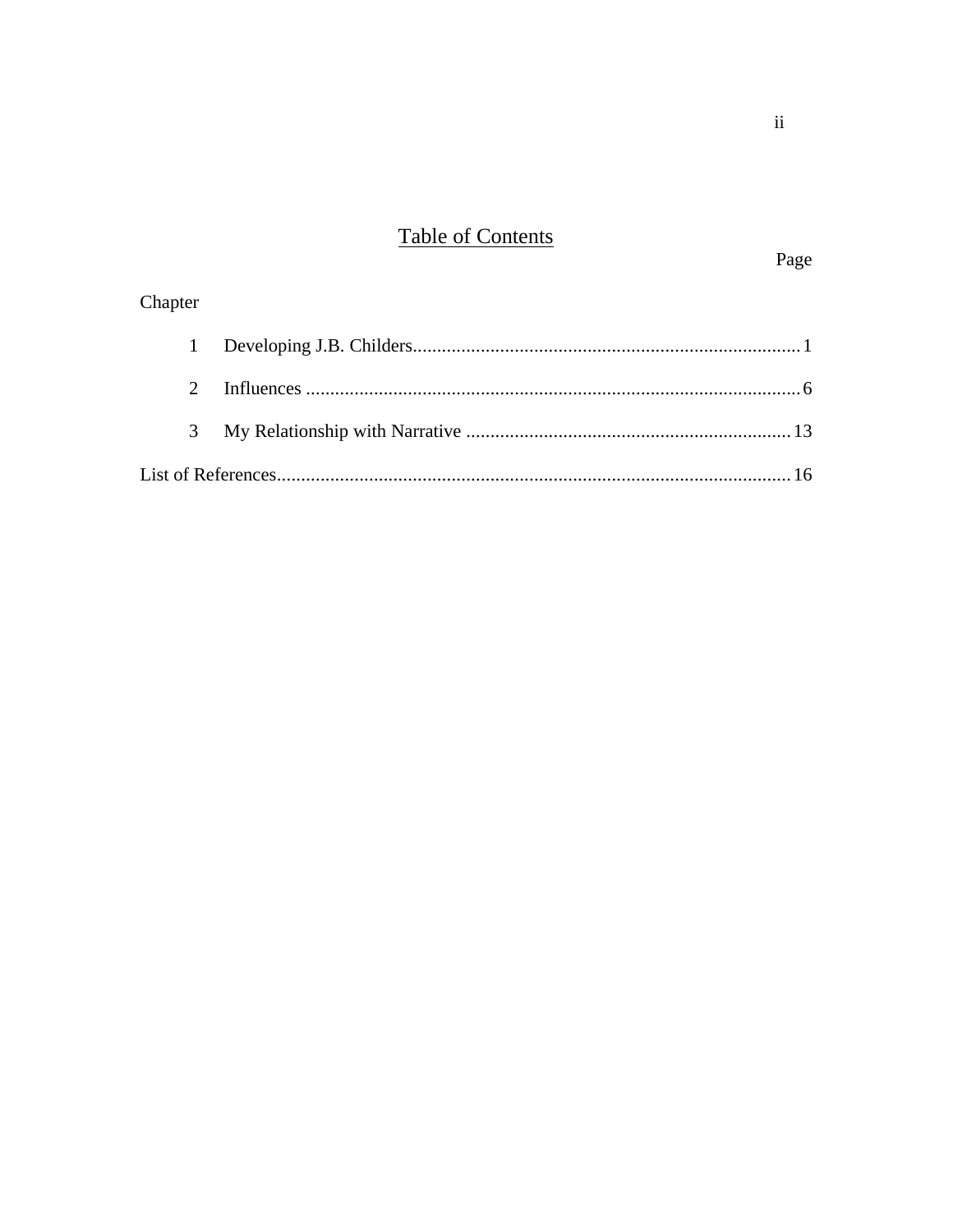### Developing J.B. Childers

For the past ten months I have explored the life of a deceased artist named Joseph

Barley "J.B." Childers. In the graduate catalog Gregory Volk summarizes Childers as:

an alienated Korean War Veteran, who took up painting as a refuge from his troubles, and who also doesn't exist. Childers who is naturally right-handed, painted everything lefthanded because of a war wound, and so Engelmann, who is left-handed, painted with his right hand, which is quite a limitation.<sup>1</sup>

Of course, there's more to the story than that and the writings that follow will explain many of my reasons for pursuing this project.

The Childers project has grown and changed since its conception nearly a year ago. It began with one rule and two underdeveloped goals. The rule was that all of the work I made under the name of J.B. Childers would be made only with my right hand. As a left handed person this was certainly debilitating and I was forced to relearn many of the art techniques that had long since become automatic in my left hand. Consequently, I hoped to encourage the development of a new style that would adapt to this handicap and become a merger between my artistic knowledge and new found lack of ability.

The first goal was to use the concept of a character to avoid being restricted by a thesis, an idea, style, technique, or my own history. Since Childers was my character, his work could look like anything. I imagined, quite incorrectly, that I wanted to produce art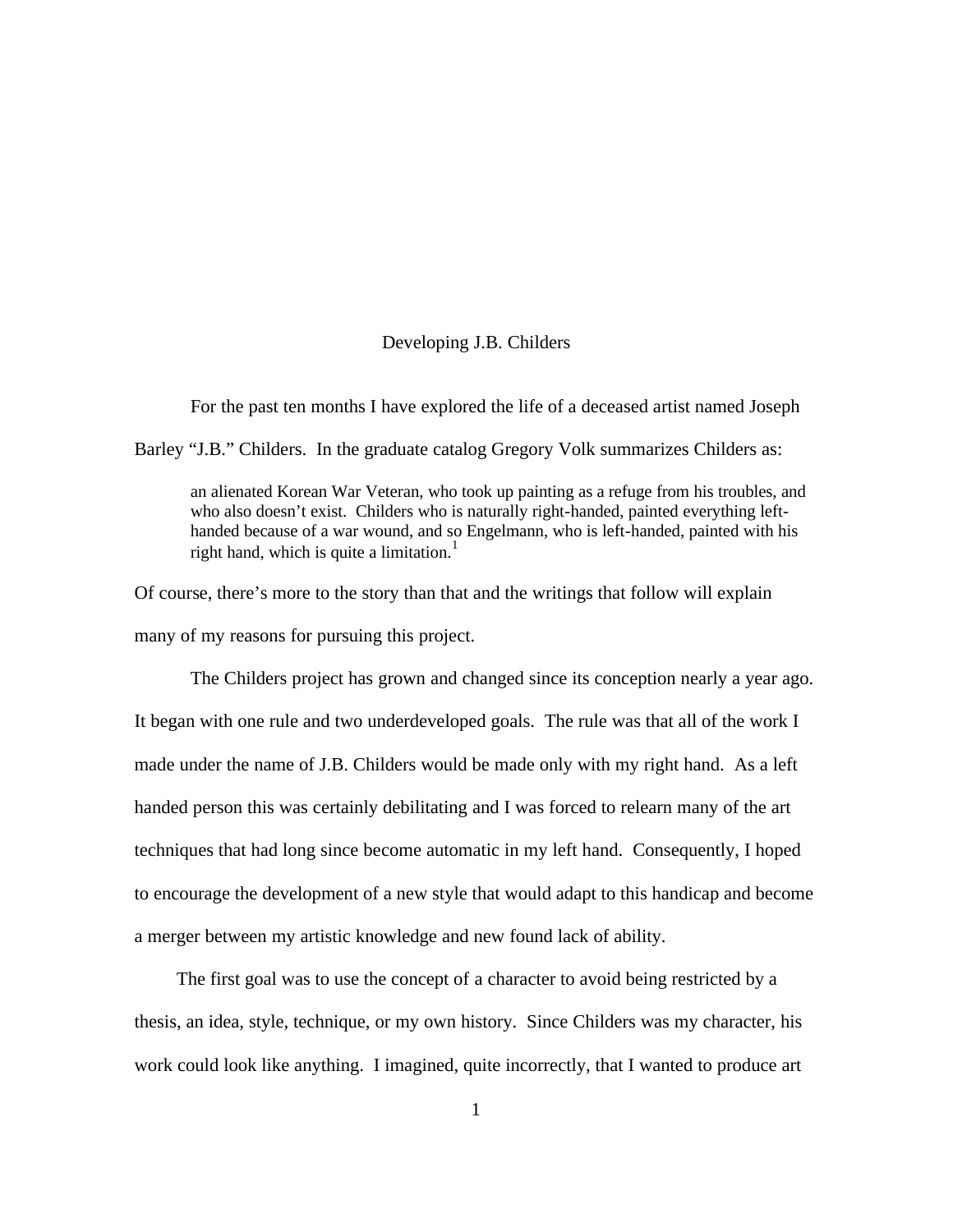free from restrictions and responsibility and that this project would allow me to do just that. The second goal was a response to the powerful role that biography plays in shaping our understanding of art works. By constructing a false history I could not only alter the relationship between the viewer and the work, but my own relationship as well. Additionally, the false biography held the promise of creating the sense of permanence and seriousness that comes with age.

The Childers character went through many alterations and his solidification was not easy. I first saw J.B. Childers as a loner, disliked by his peers. He was a self loathing art dabbler, insecure and moved by fashion to grab the newest trend. Childers's art would be a collection of second rate versions of art movements from the  $20<sup>th</sup>$  century. Perhaps something good would emerge from seeing it all together - perhaps not. In this initial conception, he was a schlock Pop artist, a lazy Minimalist, an arrogant Conceptualist. Childers became the worst artist that I could imagine.

During the summer of 2003 I organized a series of staged interviews with the hope of filming a fake documentary about J.B. Childers. I told the interviewees, who were actors and friends, that Childers was dead and that they should feel free to say whatever they thought about him. Of course, since they didn't know Childers, I also had to explain who he was and the nature of their relationship. The more I told the interviewees about Childers's dubious art career, the more negative the interviews became. Eventually, "Bill" who played Childers's younger brother Donald began to feel that if there was nothing good to say about someone then the best thing was to say nothing at all. Merle who played one of Childers's fellow artists, gave a two hour interview about J.B. Childers's "poor manners"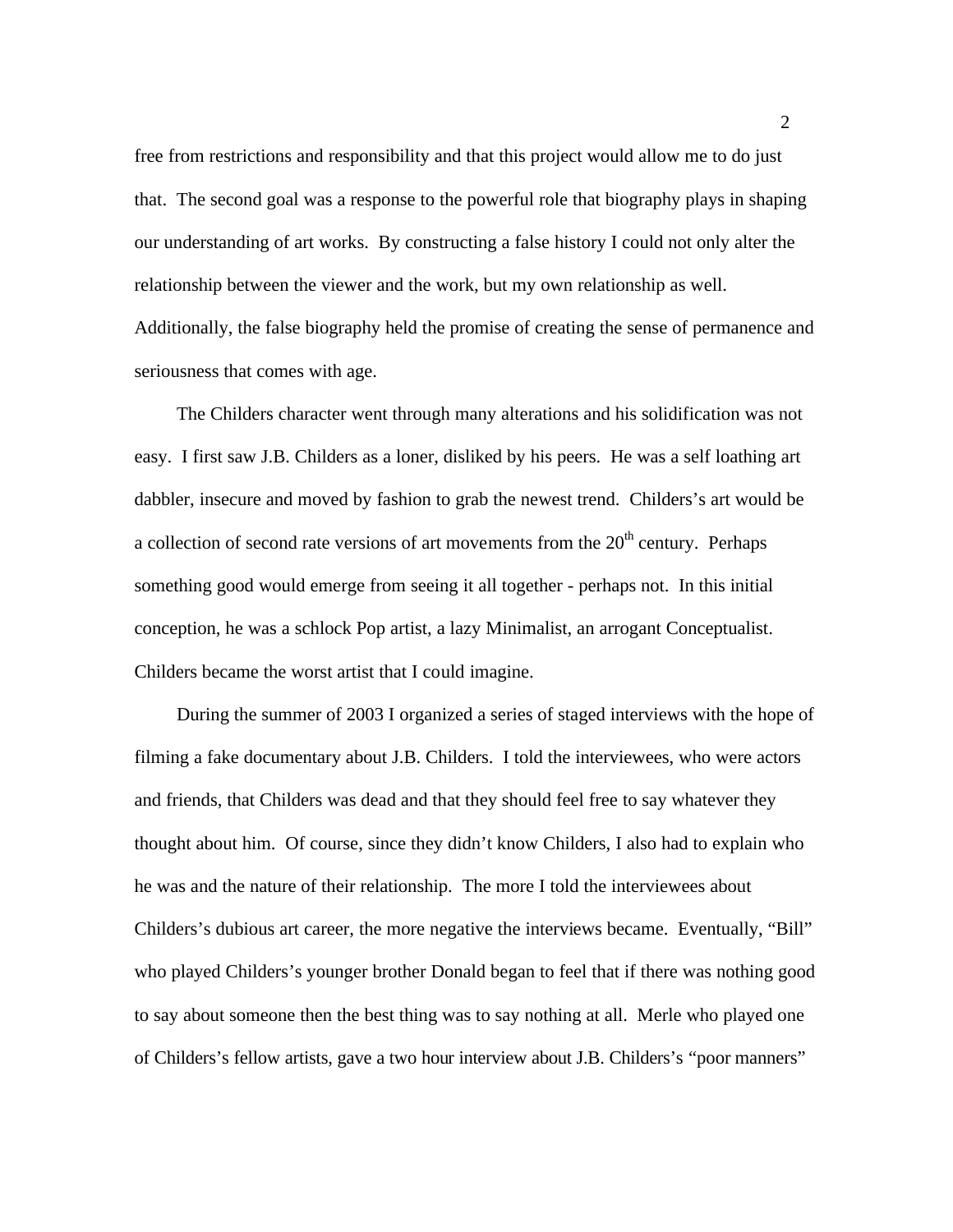and how he would try to get grants and recognition just to avoid having to work. This seemed to make a great story, J.B. Childers as a despised artist who could only be enjoyed in death. To complete the project, I began painting the pictures that would constitute the bulk of the show.

It proved to be nearly impossible to intentionally paint the bad, derivative work I envisioned for Childers. In addition, as a character he was so dislikable that I could not understand him or his motives. I do not know if this is an indication of weakness as an actor or an author, but I can say with certainty that this vision of Childers became untenable. I soon reached a point in which Childers wasn't a painter at all. He was someone else, a regular guy, with regular ambitions. He began to resemble the people I interviewed. None of them were "artists", but many engaged in activities I can only describe as art. I thought of Jim, a missile designer and an avid builder and pilot of remote controlled airplanes. His airplanes are very large, often with wingspans in excess of six feet. Many of them are only covered with transparent cellophane, their inner supports fully revealed. When seen from below his planes glow like gemstones. Another interviewee was Merle, a floor supervisor in a steel mill who writes poetry for his labor union's newsletters. In addition, he has been memorizing poems by Robert Frost, Emily Dickinson and Carl Sandburg. He can recite from memory, hours of poetry without notes and often performs in parks for free, taking requests.

Jim and Merle pursue these passions, not as careers, but for other reasons. We could dismiss the activities as hobbies, but that is unfair. Certainly, most artists do not make careers from selling art, yet we would not call their activity a "hobby." What Jim and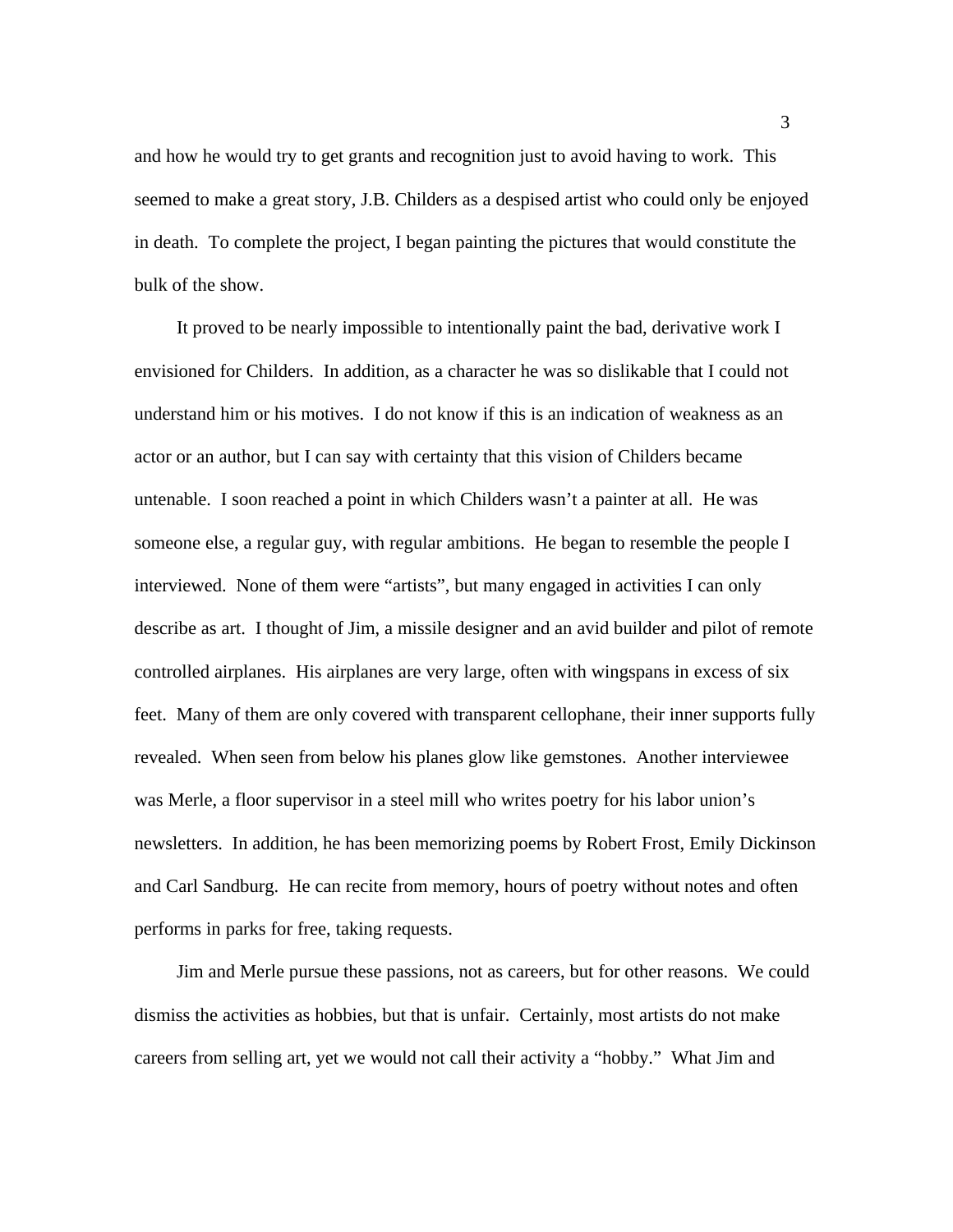Merle do goes far beyond personal amusement and becomes evidence of dreams, ambitions and fears as well. Their work may never be part of *our* art world, but it functions as art in other worlds.

Childers took on these characteristics partly because it fit his character and partly because it fit my character. Of course, this is a romantic vision of an artist, but it was one in which I could invest myself. Childers became a reflection of me, a vision of myself in another life. I no longer needed to pretend to be him to make his art. Childers *was* me with a different past, but a past that I knew and understood.

By this point, I had given up all thoughts of producing art free from the restrictions I listed earlier. On the contrary, I started to embrace the restrictions. I found that I could not make Childers's paintings unless I defined his character. Once defined, I had to accept the range and limitations of his artistic expression. Channeling my energy into the constraints of the Childers character became a technique for attaining focus.

In addition to functioning as a lens, Childers also functioned as a mask. When I wore the mask, I could become mired in whole sets of emotions and concerns that I am not interested in expressing in my everyday life. Remove the mask and I could happily return to being "Jimmy-James." By creating a character I found a way to connect with my own experiences, without personalizing the connection or resorting to autobiography and selfrevelation.

Even more significantly, I isolated my social personality from the paintings and allowed myself to make work that reveals fear, fragility and nostalgia without resorting to ironic sanitation.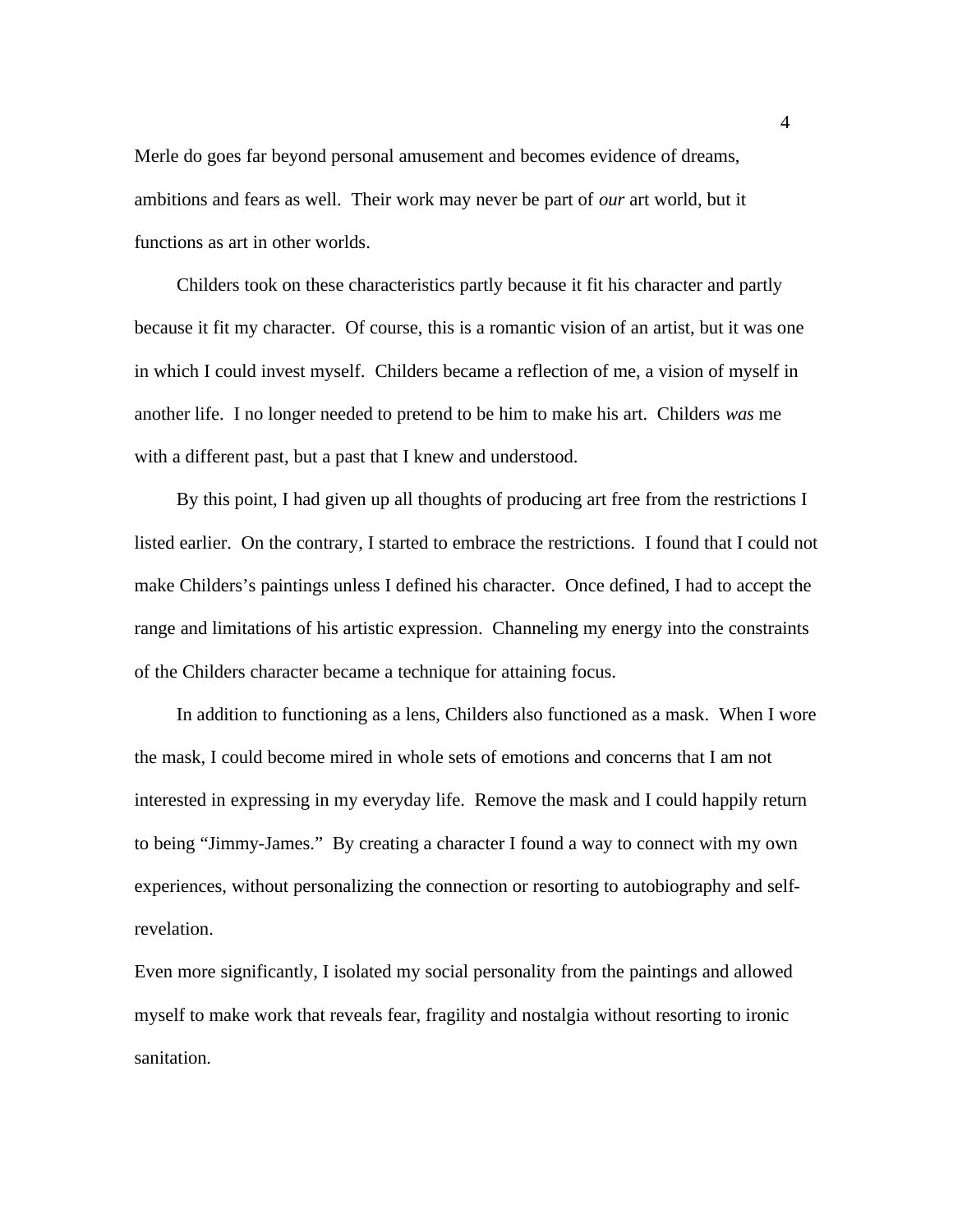Certainly, the entire project could be seen as an ironic disguise, but that is a misreading. I am very serious about these paintings, and even though I resist claiming authorship, it is not because I am interested in misleading the viewers about the source of the paintings. More precisely, the paintings are the materials that create an image of the author. This show is an intimate self-portrait restrained by the limitations of J.B. Childers.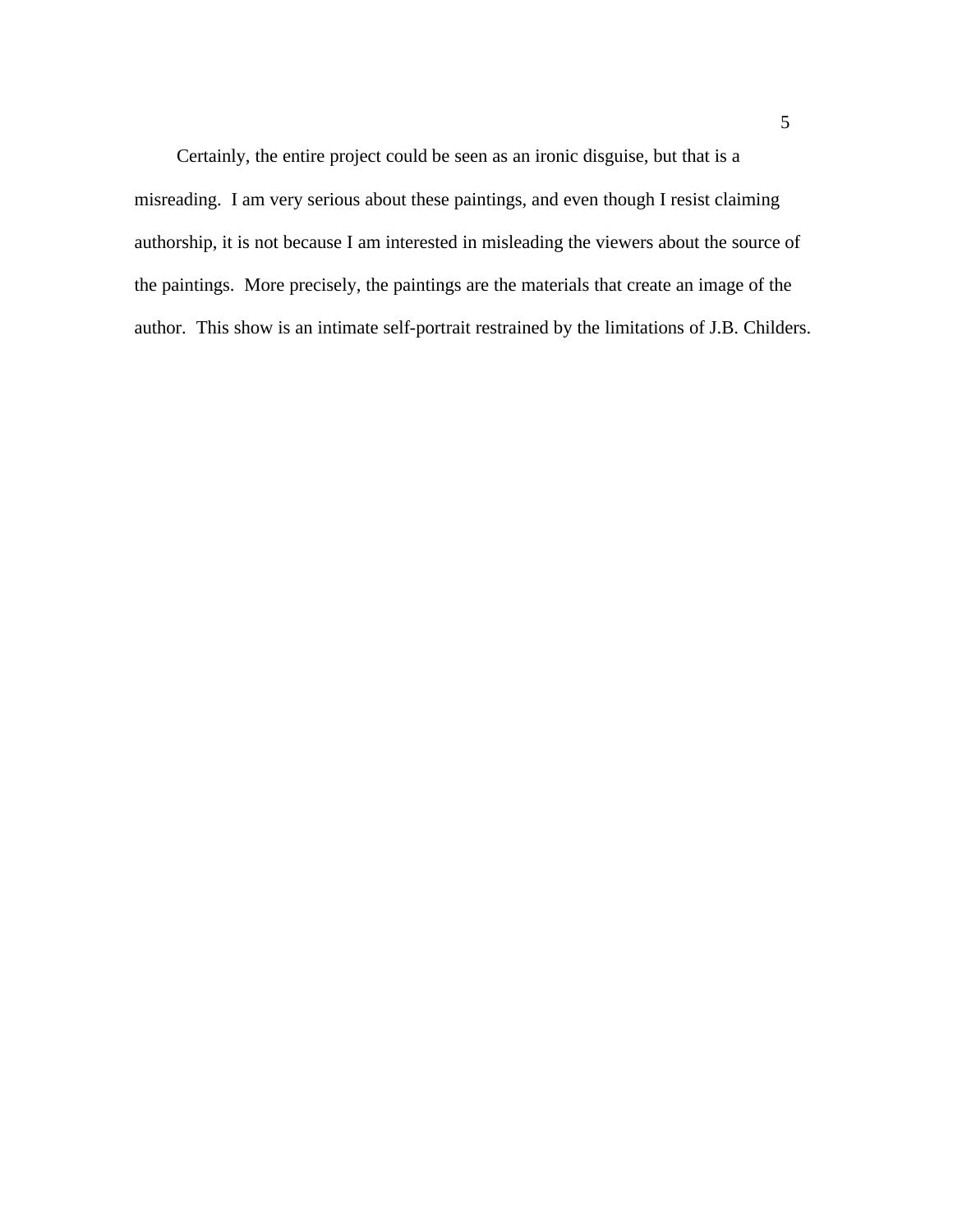#### **Influences**

Developing and exploring fictional characters is one of the traditions of literature. As readers, we are trained not to mistake the voice of a character with that of the author. Additionally, as readers we know how to believe in a fiction, become engrossed in it, yet retain the power to put the book down and return to reality. The presence of art objects claiming to be artifacts changes the balance of this equation. We are not accustomed to participating in fiction that involves relationships between physical objects. It is often assumed that an object is either "real" or it is a fraud. How then does one use objects to create an engrossing, fictional experience that does not rely on the audience's ignorance of fiction? To find an answer to this question I first turned to Christopher Guest's "mockumentary" movies such as *Spinal Tap* and *Waiting for Guffman,* Peter Schickele's satirical composer, *P.D.Q. Bach* and David Wilson's *Museum of Jurassic Technology*.

*Spinal Tap* is a fictional film about a touring rock band shot in a documentary style. The filming and the acting is done so well that many people did not (and still do not) realize that the film is fictional. To further the spoof, Guest and the other "members" of the band later toured as *Spinal Tap,* playing rock venues and selling records in stores. Even though it is widely understood that *Spinal Tap* is "fake" the very fact that they exist as a real band, obliterates the separation between fact and fiction. Guest, along with cowriter Eugene Levy, has written other fake documentaries in which the sense of artificiality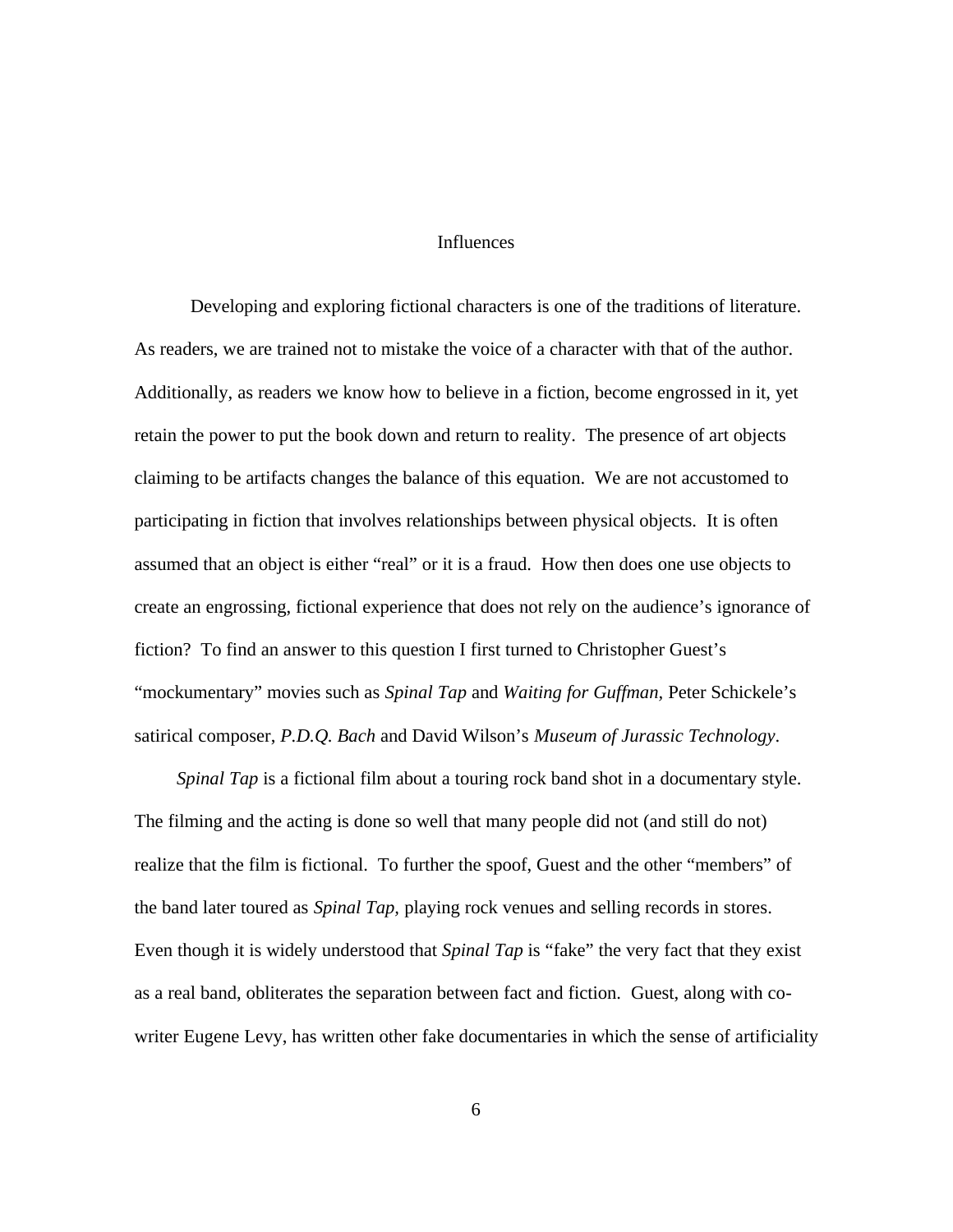is more obvious. Yet, even in these the acting and writing is so convincing that Guest and his actors become personally transparent, revealing only the apparent dimensions of their fictional characters. Guest does not make any efforts to reveal the artifice to his audience, nor does he make efforts to hide it. Yet, understanding that the films are an illusion is one of their most enjoyable characteristics. Guest relies on a knowledgeable and attentive audience, who are either familiar with his past work, have learned about it from someone else, or will notice details like a camera recording an inaccessible event. Understanding the films as fiction is solely the responsibility of the audience.

The composer Peter Schickele has made two distinct careers for himself. In one, he is a modern composer and music professor, in another he continues to "discover" compositions by P.D.Q. Bach, an obscure  $18<sup>th</sup>$  century composer. P.D.Q. Bach, however, is fictitious and everything about him including the elaborate documentation that arrives in the form of musical scores, bizarre period instruments, contracts for performances and even receipts for hotels and taverns is invented by Schickele. The compositions that he makes in the name of P.D.Q. are very clever musical satires that, although indisputably funny, are often very interesting as compositions in their own right. Although, I am not making a satire, I cannot help, but to at least try for a bit of humor. I imagined that J.B. Childers's paintings might be able to maintain a dual existence being funny, as well as serious and contemplative.

David Wilson's *Museum of Jurassic Technology* is a museum experience that offers both fact and fiction woven together. Though the exhibitions are too numerous and complicated to comment on directly, the *MJT* serves as a critique and celebration of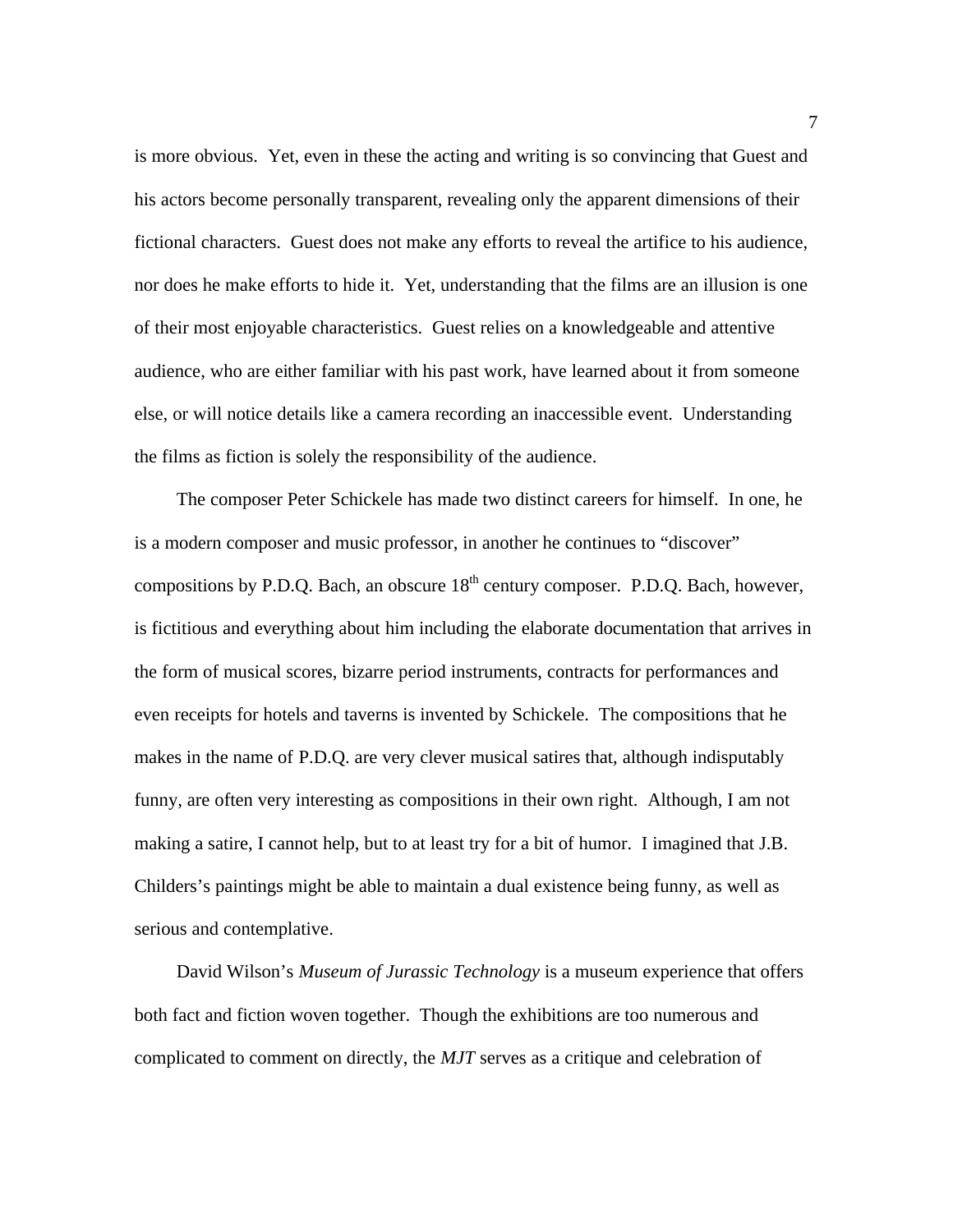museums and the power that that style of presentation holds over our imaginations. One exhibit described an attempt to catch a very small, never before captured bat using an array of giant lead sheets. The story was completely bizarre, yet the details were so precise that I questioned my own judgment. Several months later, I read an article that described a device used to detect neutrinos. The description matched Wilson's bat trap in every detail. Though Wilson presents everything as certain fact, some of the exhibitions seem so outrageous that they must be fiction. Ultimately, it makes little difference. What is interesting is that he uses the museum experience as a medium for fiction.

These all seemed to be logical ways to present fiction through artifacts. I decided to approach Childers as an actor approaches a role, acting with enough veracity to achieve Guest's degree of personal transparency while backing it up with Schickele's outlandish documentation and Wilson's eye for museum affectation. As I continued on the project, my ambitions gradually changed, however. Although acting and stagecraft are still important in the project, I became more interested in the space that existed between J.B. Childers and me. When he became an altered reflection of myself, the previous obsession with his personal characteristics was replaced with a generalized interest in the nature of my relationship to fictional experience.

Viewing a painting involves the superimposition of any number of fictive experiences. The sense of space inside a picture plane is one such experience, the perception of art history surrounding a painting is another. Diverse experiences and sensations coexist around the same physical object. I sought to manipulate the peripheral layers of fiction that affect paintings. Peripheral layers such as, the premise of the show,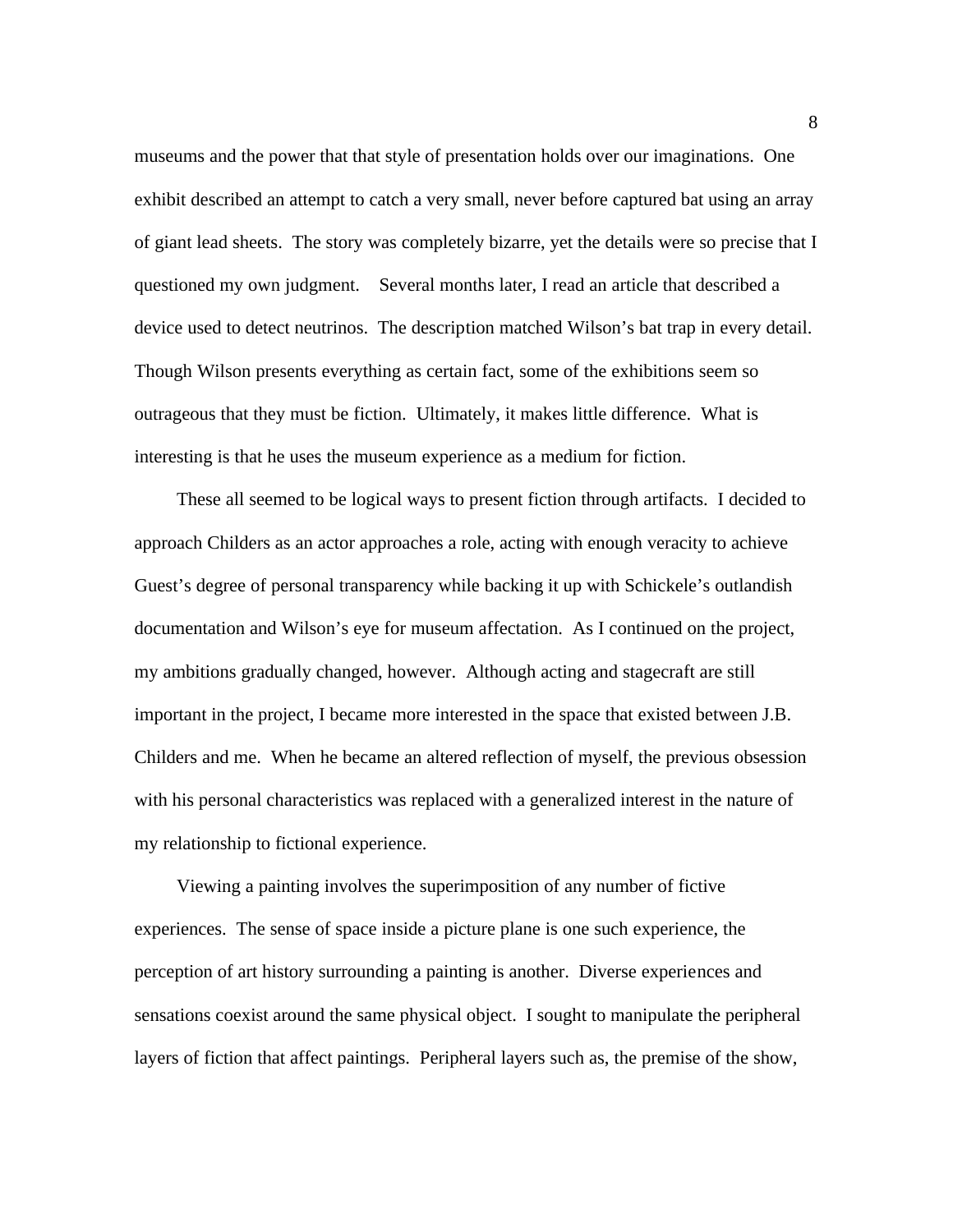stories that surround the objects and the biography of the artist can be constructed by curators, critics or the artist themselves. Even titles have the ability to establish some of these layers.

Of course, there is nothing new about artists trying to manipulate peripheral space. Andy Warhol, Joseph Kosuth, Julian Schnabel, et al., have all used various techniques to instill their work with narrative and to control its' critical reception. Arguably, my manipulations are different since they are not the result of a strategy for self-promotion, but instead are my primary tools for exploration and creation.

To examine my relationship to painting and fiction, I turned to the work of Ilya Kabakov and Komar & Melamid. Both artists are involved with an exploration of painting focused outside of the painted surface. In a sense, their paintings are props, but they are more than that because, they are not generic or fungible. In fact, the paintings are quite memorable in their own right. Even though these artists are skeptical of painting, it is still an important and desirable practice for them.

Kabakov's installations involving fictional artists obviously have direct parallels to my own project. In installations like, *He Went Crazy, Undressed, Ran Away Naked* and *The Artist's Despair, or the Conspiracy of the Untalented* Kabakov denies and claims authorship simultaneously. In a foreword explaining *He Went Crazy...* Kabakov writes:

All those paintings have been created not by Kabakov, but by his invented protagonist. Since the invention of the latter, he has drawn over 30 paintings of his own. Presence of a narrator that can't be considered as one with the author is a method widely explored in literature, but in painting its usage may seem somewhat new. $2$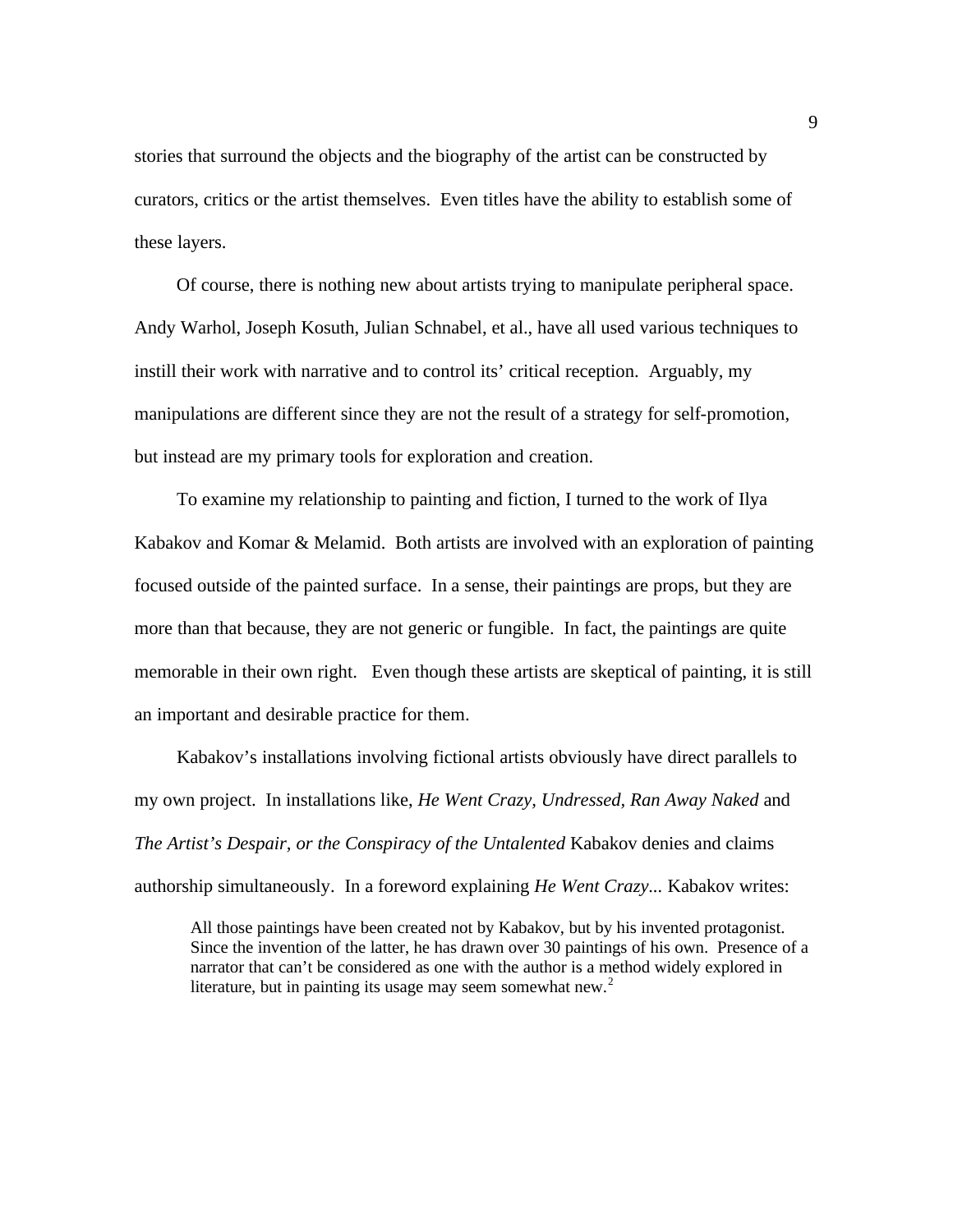Kabakov goes on to describe the protagonist, his life, his ambitions and how he ultimately went crazy. Like *The Artist's Despair...* this is presented in the form of an installation. Paintings are stacked on top of one another, the area is marked off with a rope or a gate and specific pieces of furniture are added in front of the work. In the case of *He Went Crazy...* it is clear that we are seeing a recreation of the communal apartment in which the artist lived. *The Artist's Despair...* is different. We see a series of paintings behind glass. The glass has been shattered, the paintings severely damaged. As the story goes, the artist himself rushed into the gallery broke the glass and damaged his own work. When others tried to clean up the mess and fix the paintings, a young art critic interpreted the artist's actions as an attempt to create an installation. Accordingly, he told everyone to leave the space alone and he preserved the entire scene by placing a rope around the area.

In this fiction, Kabakov plays the role of the artist who damages the work, the critic who interprets it as an installation, and the author who records the events. Though there is no doubt that Kabakov is responsible for the whole assembly, by dividing the actions between different characters he indicates his skepticism of painting, installation and writing. He does not want to claim that the work comes from a unified body of thought; instead it is the result of conflicting interests and understandings. Kabakov's empathetic treatment of his characters implies that they are extensions and expressions of himself, in the same way that Childers is an extension of myself.

Though I drew conceptual connections to Kabakov's work, I decided early on to move away from creating an installation. I was not comfortable with the work relying on the power of the art gallery for its potency. I felt it to be a much more challenging goal to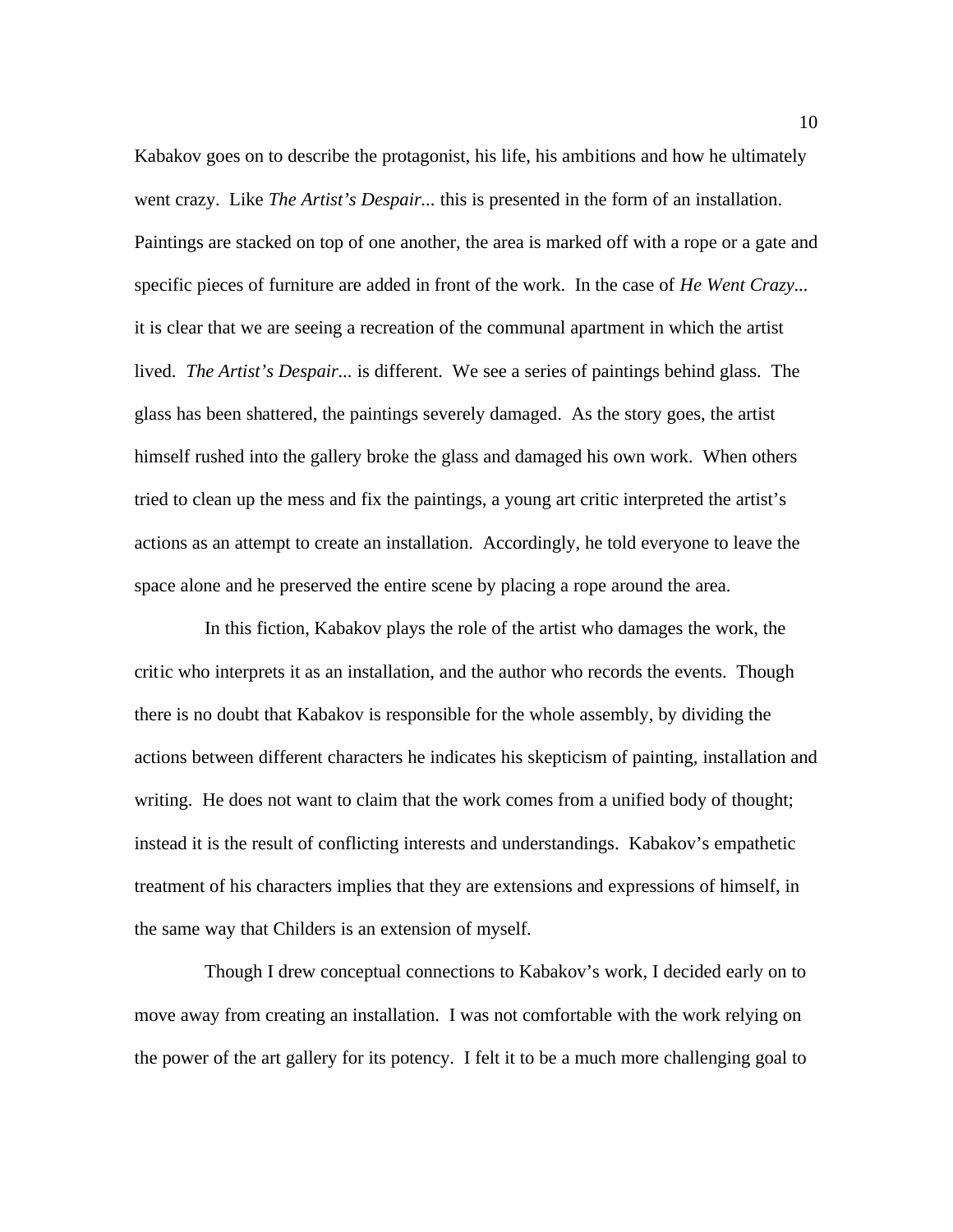create paintings that have enough power to stand outside the gallery, outside of the art world and outside of my fabricated narrative. Part of this ambition came from, J.B. Childers who would never have intended for his work to be seen in this manner. The other part was simply a personal challenge to make, under the circumstances, the best work possible.

Working with someone, even if it is your own alter ego, requires a method for collaboration. Komar & Melamid speak of themselves as collaborative artists - not just with each other, but the entire society. *The Most Wanted* and *The Most Unwanted* series of paintings base their content, style, size, etc., on the results of a questionnaire. This polling was conducted around the world with enough people to make the results as accurate as professional political polls. Once the polls were tabulated, Komar & Melamid made paintings conforming to the majority's "most wanted" choices and "most unwanted." Of course, this shields the artists from taking responsibility for the paintings. Instead the artists take responsibility for the poll. What intrigued me was that Komar & Melamid could have conducted the poll and quit. The results would have been interesting and informative. Yet, they go out of their way to produce a painting based on the polling results. Their project goes beyond a conceptual investigation and becomes a real exploration into collaborative art making. In a 1994 interview, Vitally Komar described their polls as a, "search for new co-authors." He went on to profess, "Everyone+ works collaboratively. That is why society exits."<sup>3</sup>

In no way can I claim that my interviewing / acting process was a form of polling; there were no statistical process used whatsoever. Yet, the Childers project is a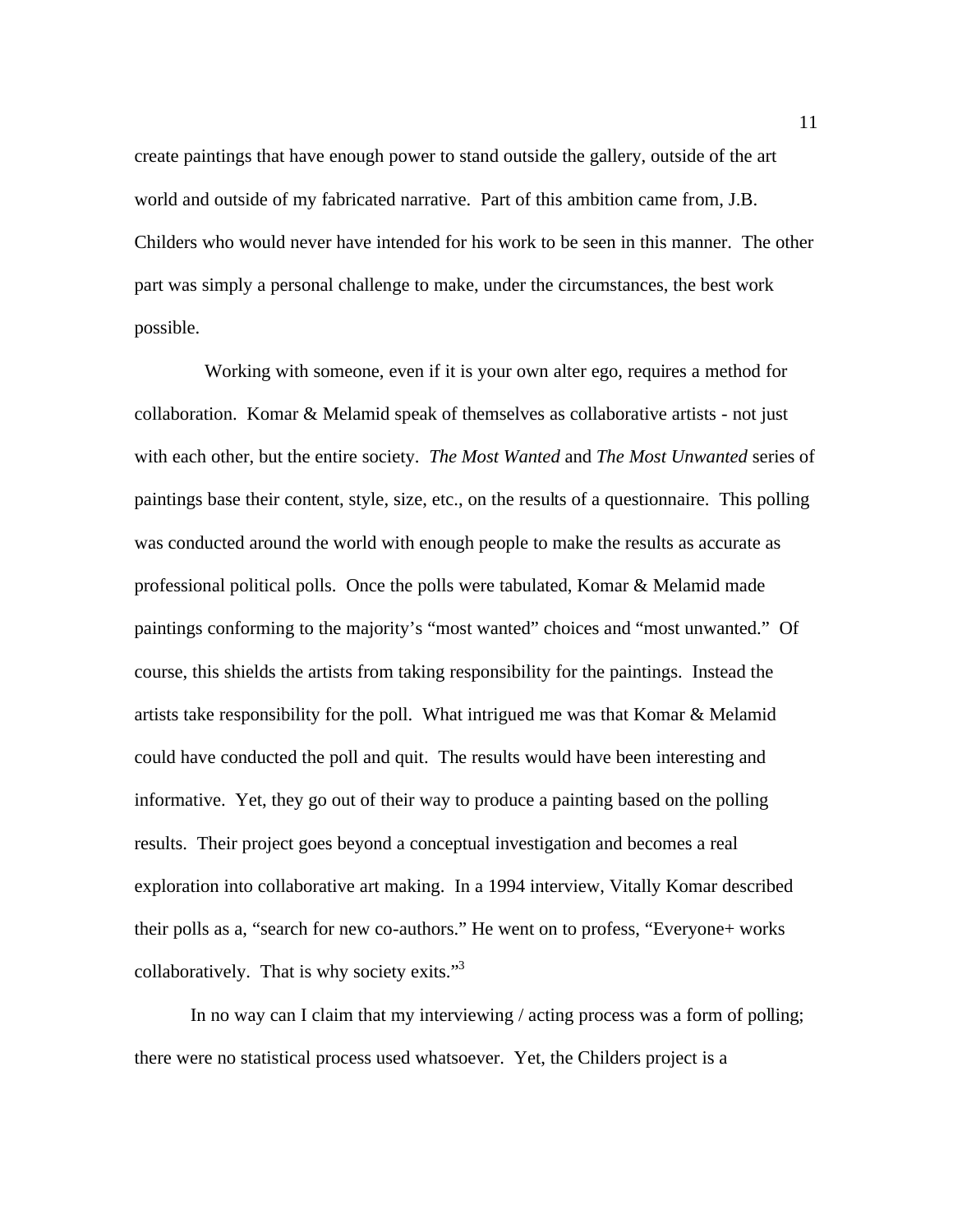collaborative one. I have said that Childers became an altered reflection of myself, but the mirror that produced that altered reflection is an assemblage of collaborators. I do not believe in the artist as a, "solitary creator"<sup>4</sup>. To that end, I used J.B. Childers to make a form of collaborative art that preserved the traditional studio practice that I find personally rewarding while incorporating the imagery and motivations of others.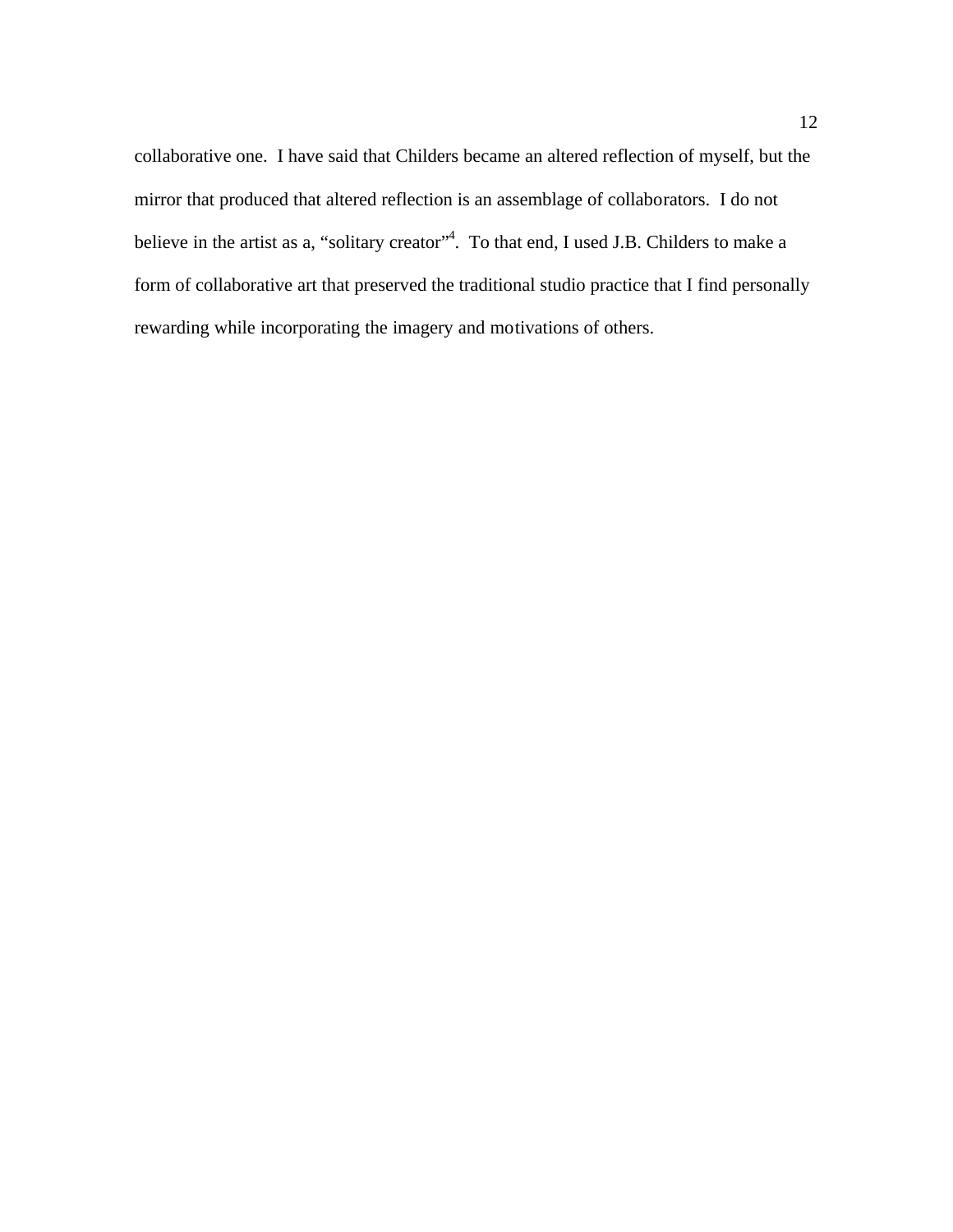#### My Relationship with Narrative

Story telling is an old tradition in my family and it was ingrained in me as a child. Sometimes the stories that we tell each other are true, sometimes they are not. In practice, however, the difference is immaterial. It is understood that even the most outlandish tales, are just real stories in different clothes. Our understanding of narrative involves the belief that story telling is a form of self-realization. They are used to create meaning and continuity from personal experiences. Stories, in effect, create the storyteller. In terms of painting, I would contend that the narratives that a viewer knows or imagines to be connected with an image control most visual understanding.

Narrative has had a two-fold application in my project. On one hand, I have used it to create external information meant to shape and distort the viewing experience. On the other, I have used it to externalize my own creative forces. Self-analysis is difficult for any artist and I am no exception. My previous work as an abstract painter involved a reactionary and reciprocal practice, in which I developed certain sets of actions, colors and applications of paint, executed them, and then reacted spontaneously to the results. These improvisations were built from the same library of forms that created the foundation. Since I am also a musician, I naturally drew connections to jazz improvisation in which an established tune is rehearsed and played, and then a series of improvisations are built on top of that form. I can describe the events that contributed to the construction of the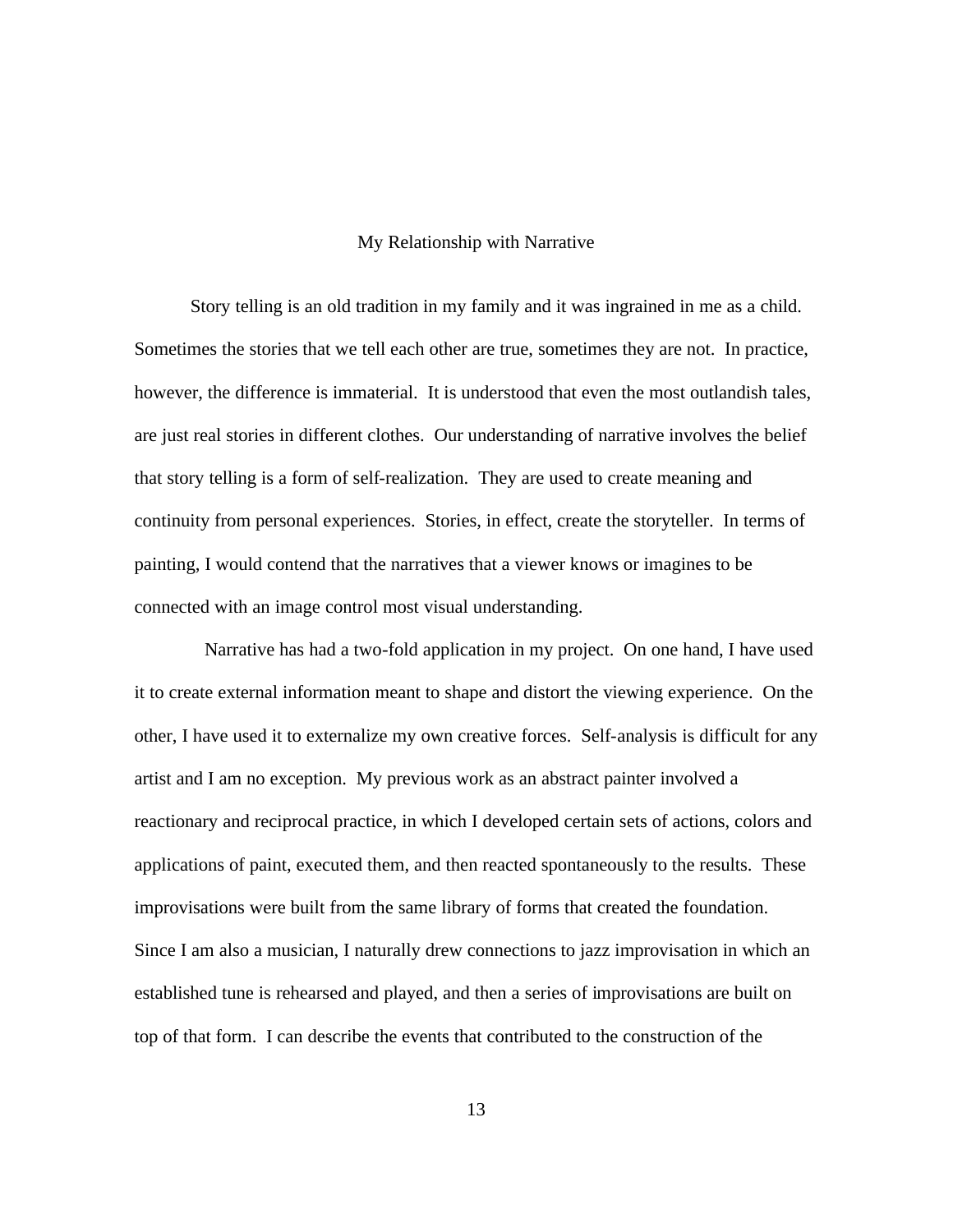improvisational moment, but there is no way to adequately describe how the improvisation actually works. The net result was that I had complete control over the composition that formed the foundation of the painting and no control over the improvisation built on top of it.

By externalizing creativity into the voice of an invented author, I gained the power to partially define and limit the improvisational aspects of painting. Since I am the author of the narrative I know things about Childers that he would never know about himself. For instance, I know when and how he died, I know what happens to his paintings and I know that he gets to have a retrospective. Certainly, he did not know these things. Using the full weight of this information allows for a completely artificial and omnipotent power of preparation and planning. Yet, the reality of making the work requires that I, the author, leave and let Childers take over. He is unpredictable; I do not know what he will do or why he will do it. He is all things that are unknowable about creativity and he is not afraid to alter any aspect of my composition. After all, it is his life. Of course, I still do not have "control" over this aspect of painting, but through J.B. Childers, I can define its parameters.

Though the wording may be peculiar, I do not believe that the process that I am describing is actually any different from the process that most artists follow when producing art. We all have moments of clarity, confusion and second-guessing. And we all have limits to our abilities to self analyze. To metaphorically paraphrase Heisenberg, we may be able to describe what we are doing, or where we are going, but it is impossible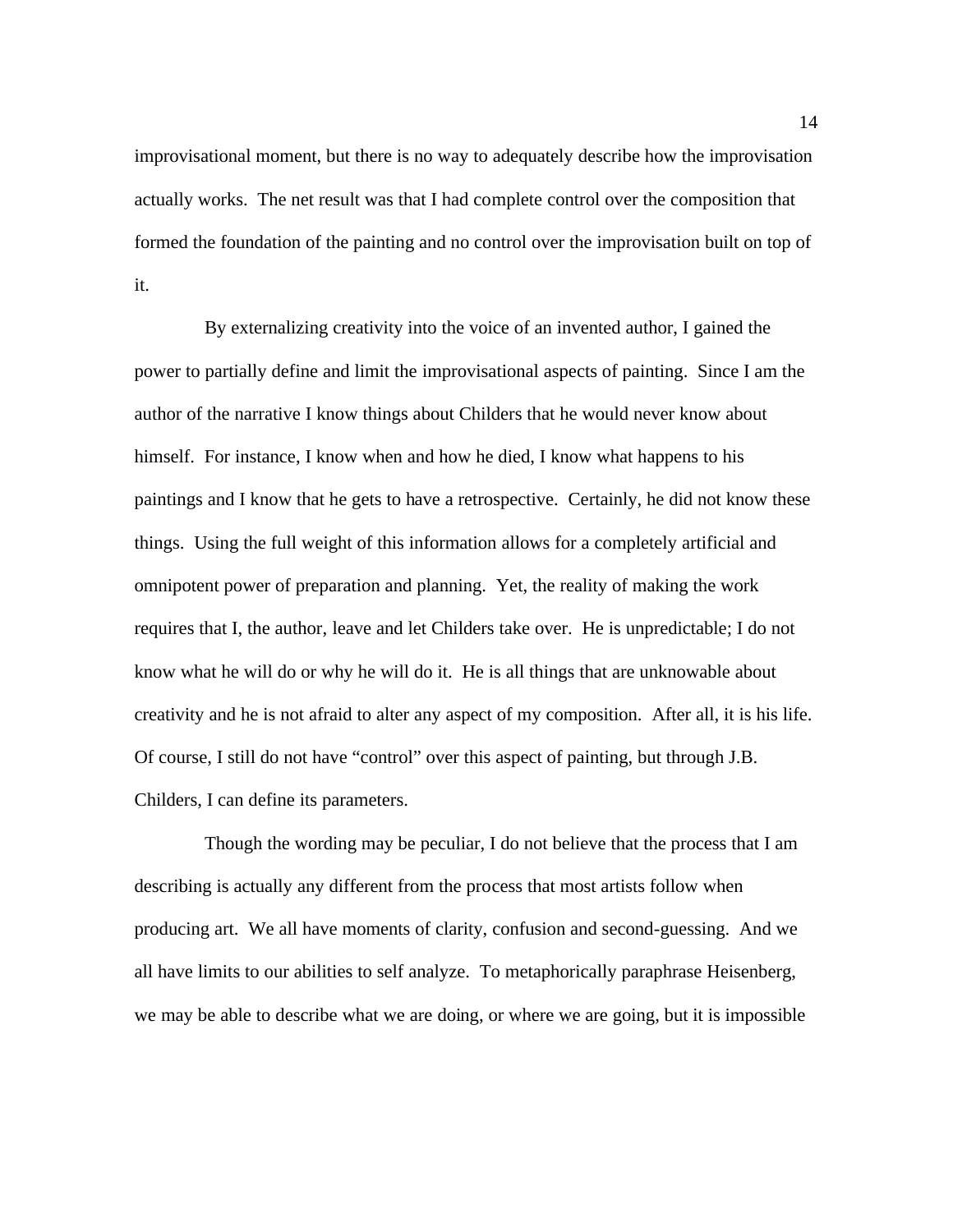to know both with certainty. Practically, J.B. Childers was an externalization of the aspects of my own art production that I either could not or did not want to understand.

I do not expect the audience to see the intricacies of this relationship from looking at the work in this show (although there may be some who surmise it). Nor do I want to provide a didactic experience that instructs a viewer to believe in the narrative and recreate the paths I have followed. I have left the Childers narrative accessible in the form of a brochure, but there I no emphasis to require people to read it. Even that material has been left slightly vague and unclear with the hope that it will help to create gaps between the narrative and the pieces themselves. The audience is allowed to investigate as much or as little as they like, providing for the possibility of seeing this show, and its artwork, inside a collection of removable and interchangeable frames connected through various narratives.

One of the narratives for these pieces involves a fictional character who never attended art school, another is a story about being in graduate school and trying to be creative and simultaneously self aware, another is about painting deer and wilderness, and yet another involves physical handicap. As I continue to work as an artist, it is unclear how I will relate to this series of narratives in the future. Even the artwork in this show will have a life beyond the walls of the Anderson Gallery and some of the issues that have fueled the production of these pieces will lose relevancy when removed from this space. Like my working relationship with J.B. Childers, I cannot fully predict the outcome, but I am looking forward to seeing the results.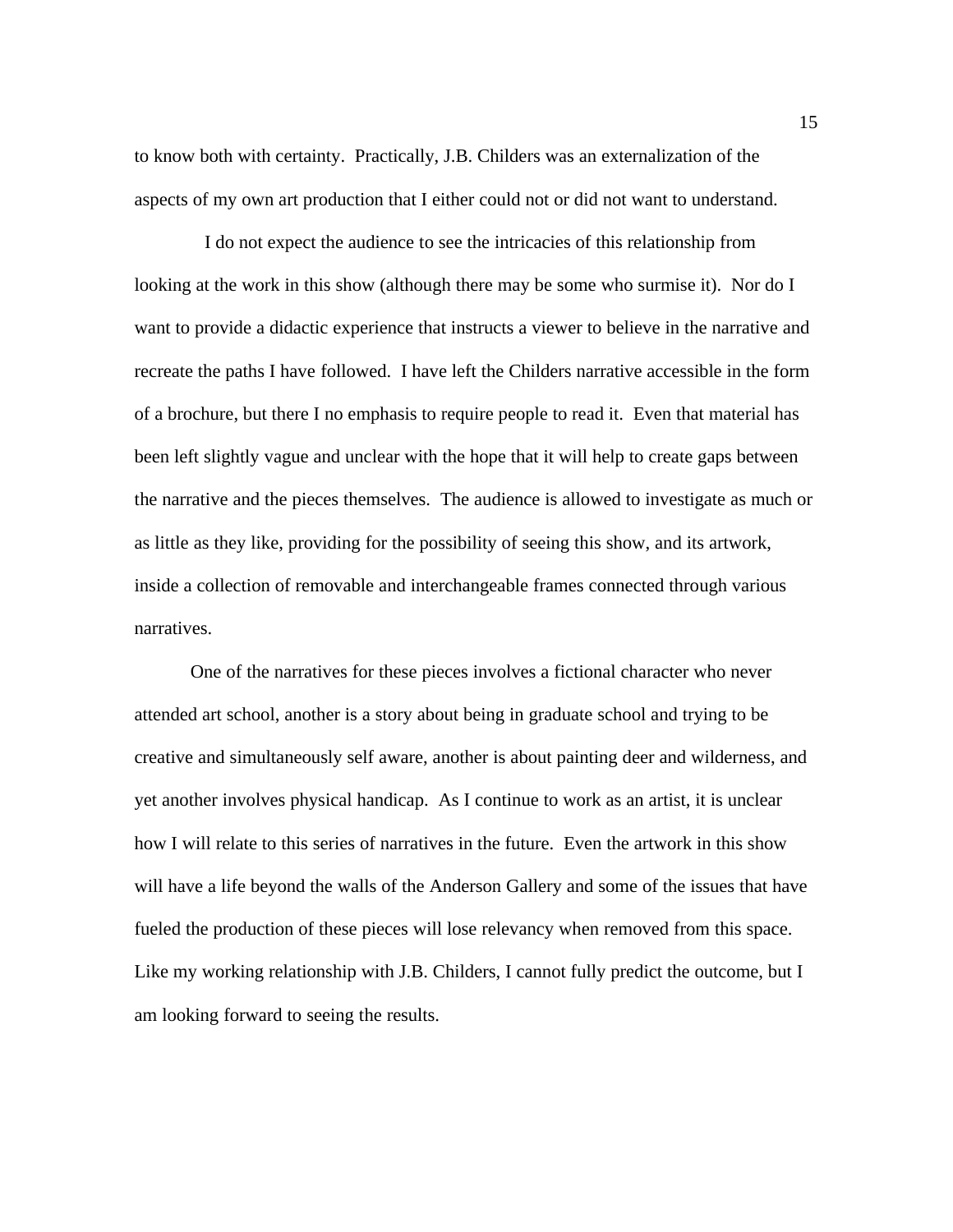List of References